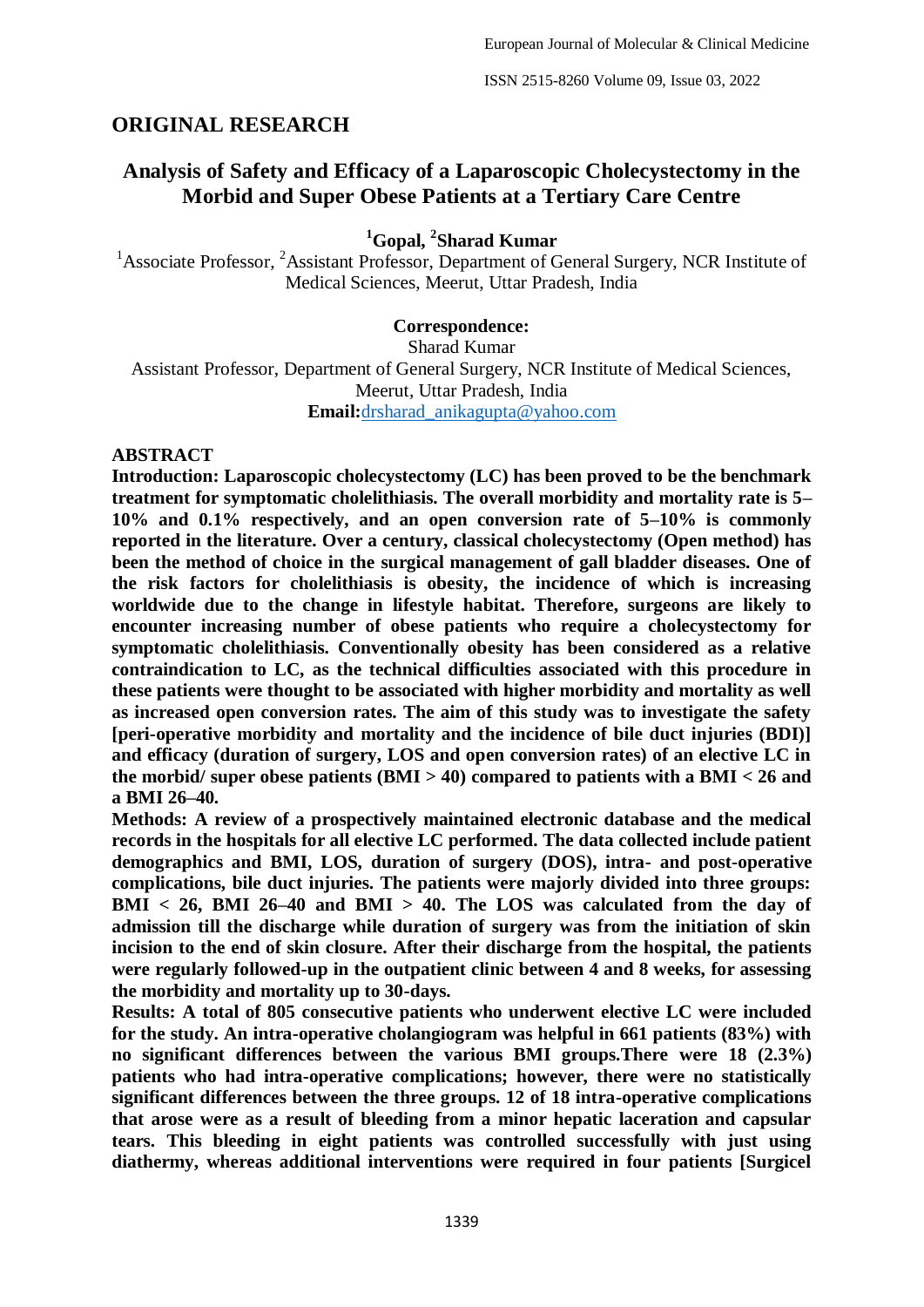**(Ethicon) and/or Floseal (Baxter)]. There were 4 (0.5%) patients who suffered biliary injuries with no statistically significant differences between each of the BMI groups.** 

**Conclusion: This study has concluded that LC can be performed safely and efficiently in morbid and super obese patients and with the same favourable outcomes as seen in those patients with a normal BMI. Therefore, LC should be considered as the gold standard treatment for the morbid and super obese patients with symptomatic cholelithiasis in the near future.**

**Keywords: Cholecystectomy, Morbid, Obesity, Laparoscopy.**

### **INTRODUCTION**

Laparoscopic cholecystectomy (LC) has been proved to be the benchmark treatment for symptomatic cholelithiasis. Enormous large series of studies has already proven the safety and efficacy of this procedure. The overall morbidity and mortality rate is 5–10% and 0.1% respectively, and an open conversion rate of 5–10% is commonly reported in the literature.<sup>1</sup> <sup>3</sup>Over a century, classical cholecystectomy (Open method) has been the method of choice in the surgical management of gall bladder diseases. At the beginning of the 20th Century, laparoscopic cholecystectomy (LC) was introduced as an alternative to classical cholecystectomy, has gained greater acceptance by the surgeons, and now appears to have taken over the position of open cholecystectomy for both chronic and acute cholecystitis.<sup>4-6</sup>

Also,laparoscopic surgery has proved to be a safe and effective procedure in the obese population. In fact, some procedures are easier than their open counterpart for morbidly obese patients. Technical difficulties may arise in obese patients, in obtaining pneumoperitoneum or in reaching the operative region adequately and in achieving adequate exposure in the presence of an obese colon.<sup>7</sup> One of the risk factors for cholelithiasis is obesity, the incidence of which is increasing worldwide due to the change in lifestyle habitat.<sup>8</sup> Therefore, surgeons are likely to encounter increasing number of obese patients who require a cholecystectomy for symptomatic cholelithiasis. Conventionally obesity has been considered as a relative contraindication to LC, as the technical difficulties associated with this procedure in these patients were thought to be associated with higher morbidity and mortality as well as increased open conversion rates.<sup>9</sup> Although there is greater evidence on the safety and efficacy of LC in the obese patients where there is a lack of suitable data on its use in the morbid/super obese [body mass index (BMI) > 40] patients. Laparoscopic surgery was found to be associated with a shorter operating time and LOS, as well as reduced peri-operative complication rates when compared to open surgeries.

The aim of this study was to investigate the safety [peri-operative morbidity and mortality and the incidence of bileduct injuries (BDI)] and efficacy (duration of surgery, LOS and open conversion rates) of an elective LC in the morbid/ super obese patients  $(BMI > 40)$  compared to patients with a BMI < 26 and a BMI 26–40.

### **MATERIALS AND METHODS**

A review of a prospectively maintained electronic database and the medical records in the hospitals for all elective LC performed. The data collected include patient demographics and BMI, LOS, duration of surgery (DOS), intra- and post-operative complications, bile duct injuries.

The patients were majorly divided into three groups: BMI  $< 26$ , BMI 26–40 and BMI  $> 40$ . The LOS was calculated from the day of admission till the discharge while duration of surgery was from the initiation of skin incision to the end of skin closure. After their discharge from the hospital, the patients were regularly followed-up in the outpatient clinic between 4 and 8 weeks, for assessingthe morbidity and mortality up to 30-days.The exclusion criteria for this study include acute cholecystitis, gallbladder neoplasm, open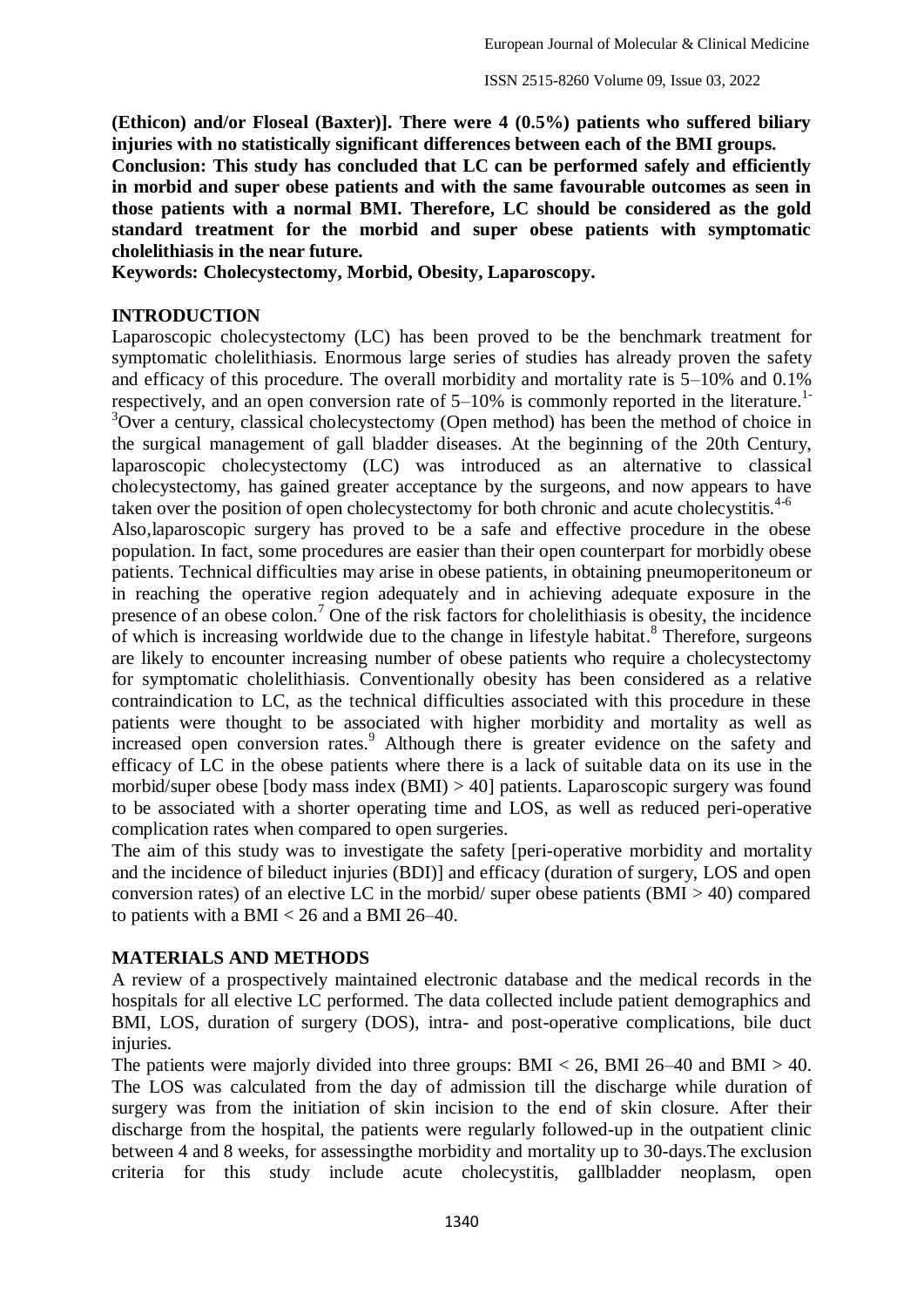cholecystectomy and a combined procedure, e.g., repair of an inguinal hernia in conjunction with a Laparoscopic cholecystectomy.

Data were collected and the results were tested using ANOVA and the categorical outcomes(open conversion, intra and post operative complications) were tested with the use of Fisher's exact test. A P < 0.05 was considered a statistically significant result.

### **RESULTS**

A total of 805 consecutive patients who underwent elective LC were included for the study. The patient demographics and BMI data are shown in Table 1. An intra-operative cholangiogram was helpful in 661 patients (83%) with no significant differences between the various BMI groups.

The overall duration of surgery was 70 min [interquartile range (IQR) 56–91], with the procedure taking progressively longer to perform as the BMI increases sharply (Table 2). Peri-operative outcomes by BMI group are tabulated here in Table 2.

There were 18 (2.3%) patients who had intra-operative complications; however, there were no statistically significant differences between the three groups. 12 of 18 intra-operative complications that arose were as a result of bleeding from a minor hepatic laceration and capsular tears. This bleeding in eight patients was controlled successfully with just using diathermy, whereas additional interventions were required in four patients [Surgicel (Ethicon) and/or Floseal (Baxter)]. There were 4 (0.5%) patients who suffered biliary injuries with no statistically significant differences between each of the BMI groups.

|                        | <b>BMI&lt;26,</b> | <b>BMI 26-40</b> | BMI > 40   | <b>Total</b> |  |
|------------------------|-------------------|------------------|------------|--------------|--|
|                        | $N=172$           | $N = 556$        | $N=77$     | $N = 805$    |  |
| Female, $n\frac{6}{6}$ | 131(77)           | 412(74.2)        | 65(85.3)   | 606(76.1)    |  |
| Mean age, year (SD)    | 46.8(19.7)        | 46.6(14.7)       | 39.8(12.2) | 46(16.4)     |  |
| <b>Mean BMI (SD)</b>   | 22(2.2)           | 32(4)            | 46(4.6)    | 31(7.3)      |  |

#### **Table 1: Patient demographics**

DOS, duration of surgery; LOS, length of hospital stay.

| Table 2: Peri-operative outcomes according to different body mass index (BMI) groups |
|--------------------------------------------------------------------------------------|
|--------------------------------------------------------------------------------------|

|                                | $BMI < 26$ ,   | <b>BMI26-40,</b> | $BMI > 40$ ,   | <b>Total</b>   | Р.      |
|--------------------------------|----------------|------------------|----------------|----------------|---------|
|                                | $n-172$        | $n = 556$        | $n=77$         | $N = 805$      | value   |
| Median DOS, min (IQR)          | $64(55-84)$    | $73(59-93)$      | $82(63-105)$   | $70(55-92)$    | < 0.001 |
| Median LOS, days (IQR)         | $1.1(1.1-1.3)$ | $1.1(1.1-1.3)$   | $1.1(1.1-1.3)$ | $1.1(1.1-1.3)$ | 0.267   |
| Conversion, $n$ $(\%)$         | 1(0.7)         | 2(0.4)           | 1(1.3)         | 4(0.5)         | 0.243   |
| Post-op complications, $n$ (%) | 8(4.8)         | 25(4.5)          | 6(7.7)         | 39(4.7)        | 0.412   |
| Biliary complications, $n$ (%) | 0(0)           | 4(0.7)           | 0(0)           | 4(0.5)         | 0.718   |
| Cholangiogram, $n$ (%)         | 143(83)        | 456(81)          | 60(80)         | 662(82)        |         |

DOS, duration of surgery; LOS, length of hospital stay.

### **DISCUSSION**

This study shows that a LC can be performed in the morbid/ super obese patients safely and efficiently with equally positive outcomes when compared to patients with a normal BMI. The incidence of intra-operative complications was low, ranging from 1% to 2% across the different BMI groups. The overall post-operative complication ( $n = 6/76$ ; 7.9%) rates in the BMI > 40 groups were higher than the other two BMI groups but the differences were not statistically significant. There was no reported biliary injury or death in the BMI > 40 group. LC in this group  $BMI > 40$  group took on a median of 18 and 10 min longer to perform the surgery when compared to the BMI  $< 26$  and BMI 26–40 groups, respectively. This defines the more challenging and difficult surgery associated with LC in these groups of patients.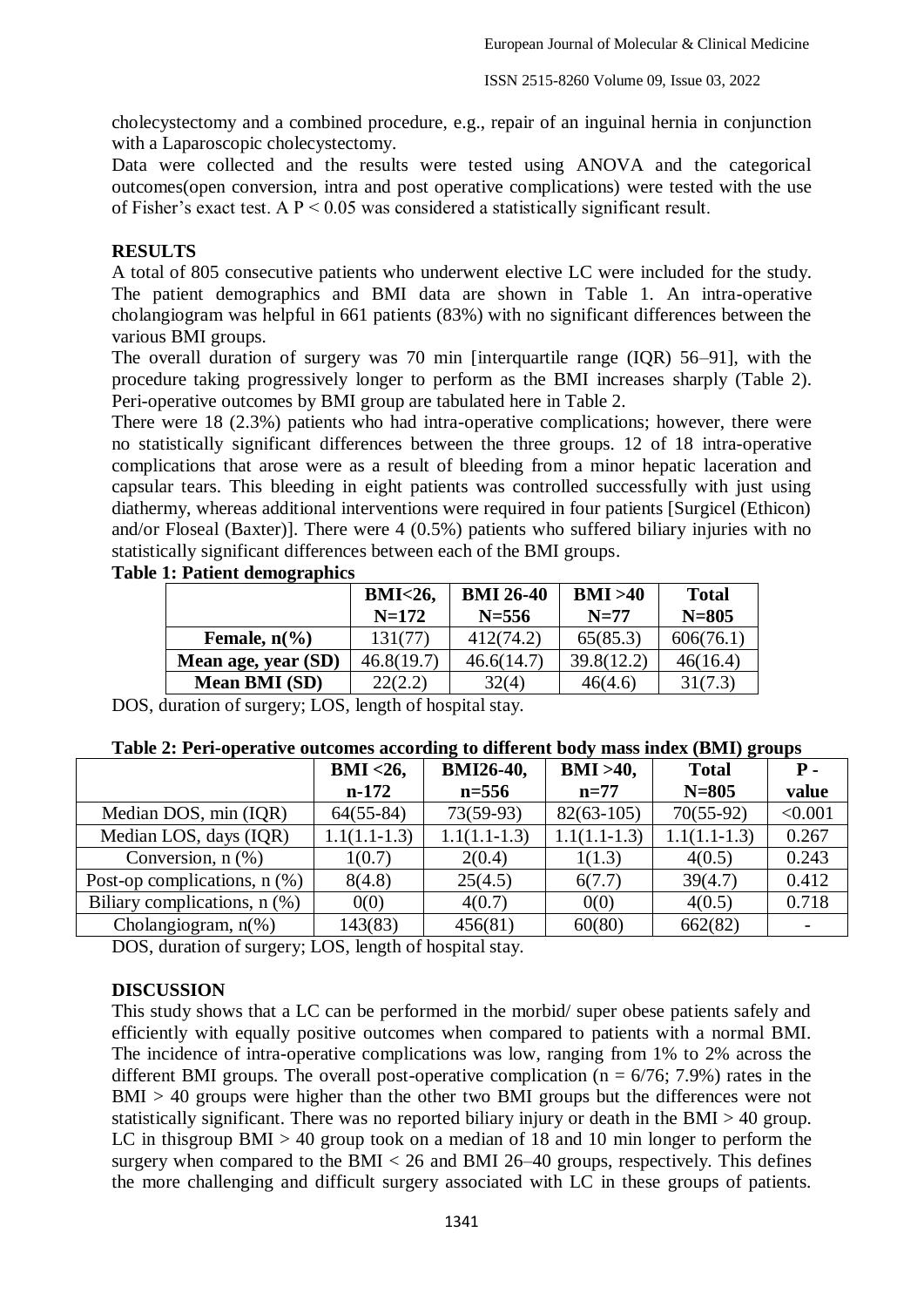However, despite this, there were no significant differences in the open conversion rates or the median duration of hospital stay which was essentially identical (1.1 days) among the different groups.

The results of this study are more favourable with the figures published in the literatures. The mean LOS in this study was estimated to be 1.5 (SD 2.6) days, compared to 2–4 days published in similar studies.<sup>10-12</sup> The mean operating time was  $75$  (SD 28) mins, compared to  $46-98$  mins calculate by the other authors.<sup>10-13</sup> The overall conversion rate in this study was found to be 0.5%, as compared to  $7.7\%$ ,<sup>11</sup>,  $4.2\%$ ,<sup>10</sup> and  $4.1\%$ <sup>12</sup> in some identical studies. The often-quoted conversion rate in the recent literature is approximately  $5-8\%$ .<sup>1,2</sup> The intra- and post-operative complication rates reported in this study were lower than other published literatures. Ammori et al<sup>13</sup> reported their intra- and post-operative complication rates of 17.6% and 11.8%, respectively, in the morbidly super obese patients, compared to 2.3% and 4.9% in this study.

There are no studies without any limitations and this study is also no exception. Firstly, this prospective study could have allowed a more systematic collection of data like the ASA grade and patients co-morbidities which would have provided many useful information for clinical practice and the clinicians. Although this study has established the safety and efficacy of LC in the morbid/super obese patients, it is still a mystery if the same results could have been achieved in patients who are morbid/super obese with high ASA and multiple comorbidities. Secondly, the follow-up duration was limited only up to 8 weeks postoperatively; therefore, long-term (e.g., 6- or 12-months) data such as the incidence of incisional hernia or resolution of symptoms remains mystery. A longer follow-up is needed which could also reveal how well and how soon the patient could return to their regular daily routine or activities. Finally, the authors acknowledge the smaller number of patients in the morbid and super obese groups. However, to the authors' knowledge, this study reported quite a large number of morbid/super obese ( $BMI > 40$ ) patients in the literature after Khan et  $al<sup>15</sup>$  Therefore, the authors believe that this study provides important data on the safety and efficacy of LC in the morbid/super obese patients.

### **CONCLUSION**

This study has concluded that LC can be performed safely and efficiently in morbid and super obese patients and with the same favourable outcomes as seen in those patients with a normal BMI. Therefore, LC should be considered as the gold standard treatment for the morbid and super obese patients with symptomatic cholelithiasis in the near future.

### **REFERENCES**

- 1. Harboe KM, Bardram L. (2011) Nationwide quality improvement of cholecystectomy: results from a national database. Int J Qual Health Care 23:565–573.
- 2. Sakpal SV, Bindra SS, Chamberlain RS. (2010) Laparoscopic cholecystectomy conversion rates two decades later. JSLS 14:476–483.
- 3. Vaughan J, Gurusamy KS, Davidson BR. (2013) Day-surgery versus overnight stay surgery for laparoscopic cholecystectomy. Cochrane Database Syst Rev (7):CD006798
- 4. Gadacz TR. Update on Laparoscopic Cholecystectomy. Surg Clin North Am 2000 Aug; 80 (4): 1127-49.
- 5. Siperstein A.E. General techniques in abdominal laparoscopic surgery. In Carter S.D., Russell RCG, Pitt H.A., Dudley H. Atlas of General surgery 3rd edition, London; Chapman & Hall Medical 1996; 317-324.
- 6. AL-Khyatt MK, AL-Atrakchi H.A, AL-Saffar S.I, Monopolar. Diathermy coagulation as an alternativc to clips for cystic artery occlusion in laparoscopic cholecystectomy: A new and safe technique. Ann. Coll. Med. Mosul 2003; 29(2): 71-76.